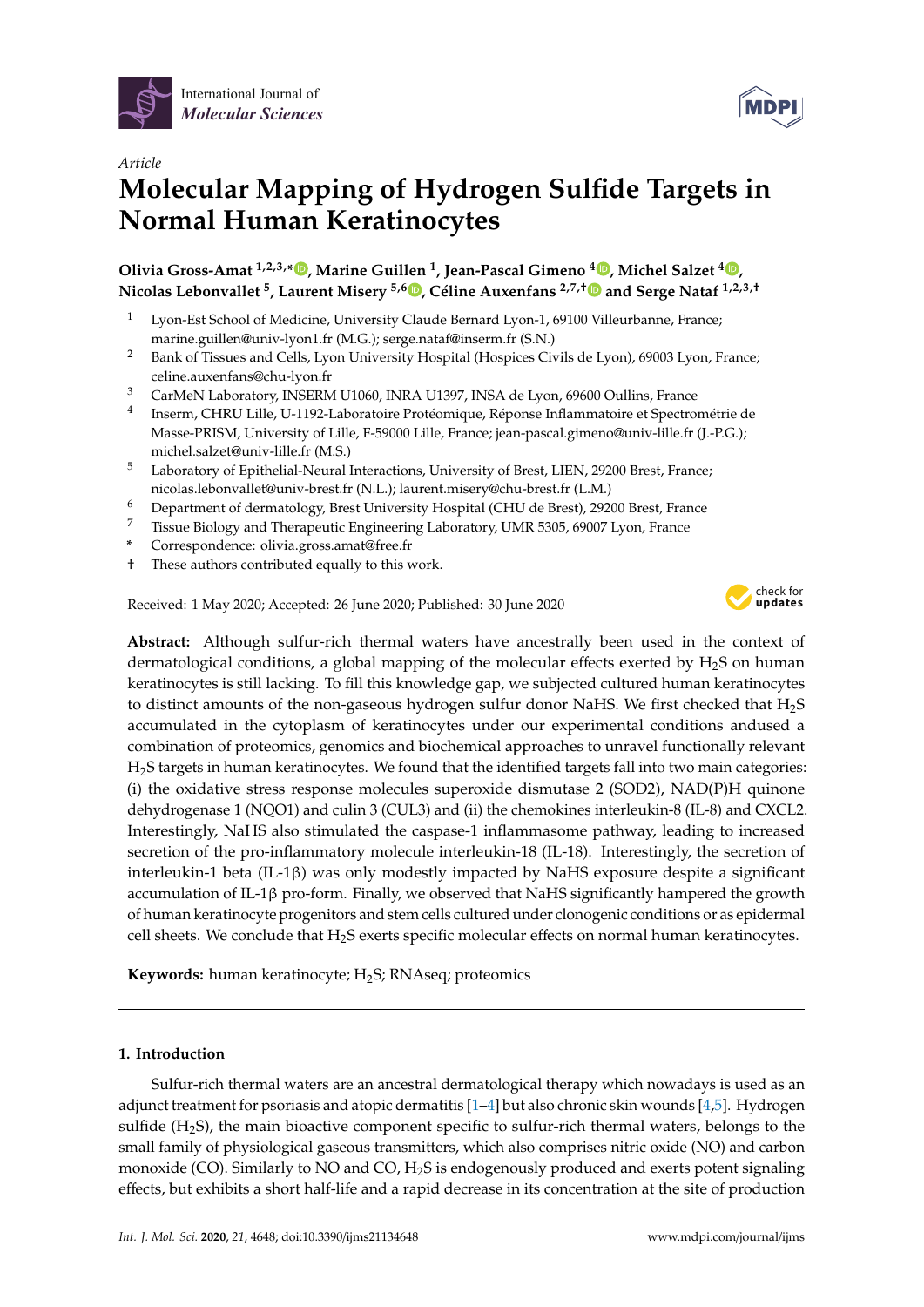or application. Such a volatility renders the use of H2S difficult under *in vitro*or *in vivo* experimental conditions. As a consequence, the non-gaseous hydrogen sulfur donor NaHS is frequently preferred for research purposes. In order to mimic the impact of sulfur-rich spa waters on skin cells, previous works thus assessed the effects of NaHS on the proliferation, differentiation, adhesion properties and cytokine profile of cultured human keratinocytes [6–10]. Under these experimental conditions, NaHS was notably reported to inhibit the synthesis of anti-inflammatory molecules such as IL-8 and IL-1β, which provided support for the use of sulfur-rich thermal waters for the treatment of psoriasis [7,9]. However, as such findings were obtained from transformed keratinocyte cell lines, their physiological relevance remains to be confirmed in primary cultures of keratinocytes. Moreover, none of the above-mentioned works used systems biology approaches to assess, other than a priori, the global impact of NaHS on human keratinocytes. Hence, a systematic molecular mapping of the effects exerted by NaHS on human primary cultures of keratinocytes is still missing. To fill this knowledge gap, we performed here a pan-genomics and pan-proteomics analysis of cultured human keratinocytes exposed to NaHS. Our results show that NaHS inhibits the proliferation of human keratinocyte progenitors and stem cells, stimulates their secretion of specific pro-inflammatory cytokines and promotes the synthesis of molecules involved in antioxidative response. These findings provide insights into the molecular effects exerted by sulfur-rich spa waters on skin cells and point to the potential role of  $H_2S$  as a gaseous regulator of epidermal cell homeostasis.

#### **2. Results**

## *2.1. NaHS Induces a Rapid and Transient Increase in H2S in Human Keratinocyte Cultures*

To assess the actual impact of NaHS on the generation of  $H_2S$  in our experimental conditions, we first measured H<sub>2</sub>S amounts in the supernatant of control vs. NaHS-treated cultures of human keratinocytes. We found that NaHS added to the culture media at a concentration of 0.25 mM induced a quick rise in  $H_2S$ , irrespective of the presence or absence of cultured keratinocytes (Figure 1a). As a return to baseline levels was observed 1 h after NaHS exposure (Figure 1a), these results demonstrate that NaHS exerts rapid and transient effects on  $H_2S$  amounts measured in the culture media. In parallel experiments, we also sought to determine whether, as a consequence of an  $H_2S$  rise in the culture medium, an intracellular increase in  $H_2S$  could be observed in the cytoplasm of cultured human keratinocytes. The use of a fluorescent  $H_2S$  probe allowed us to demonstrate that NaHS-treated keratinocytes exhibited an intracytoplasmic accumulation of H<sub>2</sub>S, which could be observed 1h following NaHS exposure (Figure 1b and Data Supplement Figure S1). Interestingly, such an effect appeared to be more pronounced when higher concentrations of NaHS were applied (Figure 1b).

## *2.2. NaHS Impairs the Growth of Human Keratinocyte Progenitors and Stem Cells*

To assess the impact of NaHS on the growth of keratinocyte progenitors and stem cells, we performed a keratinocyte clonogenic assay (CFU) and measured the effects of NaHS (0.02 mM or 0.25 mM) on both the number and size of colonies. While the number of clones remained unchanged under NaHS treatment (Figure 2a,b), we observed that the clones exhibited smaller sizes (Figure 2a). Accordingly, the counts of harvested cells obtained 10–14 days post-treatment were nearly 80% lower in cultures treated with 0.25 mM NaHS as compared to controls (Figure 2c). Such an effect was not observed when 0.02 mM NaHS was applied. Similarly, in cultures of human epithelial cell sheets, which are composed of more than 90% CD49f-positive keratinocyte progenitors [11,12] (Data Supplement, Figure S2 and Table S1), total cell counts were significantly lower in NaHS-treated cultures as compared to controls (Figure 2d). However, such a growth-limiting effect was less pronounced under these experimental conditions and reached only 30% in NaHS-treated as compared to control cultures. Again, NaHS applied at concentrations below 0.25 mM had no impact on the growth of keratinocyte progenitors. Of note, irrespective of the tested NaHS concentrations (from 0.0025 to 4 mM), we did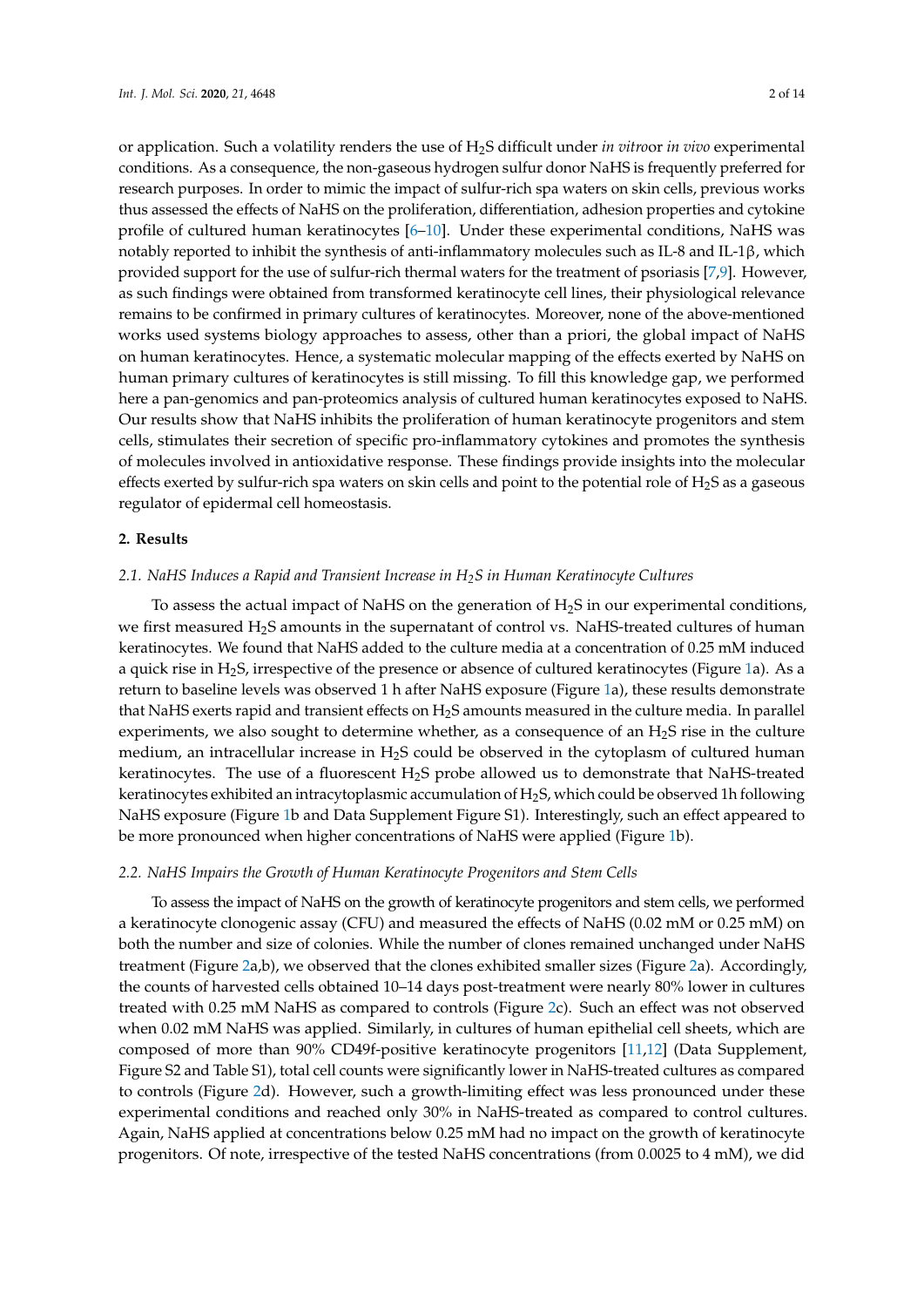not observe any impact on keratinocyte cell viability as assessed by trypan blue coloration or MTT (3-(4,5-dimethylthiazol-2-yl)-2,5-diphenyltetrazolium bromide) assay (Data Supplement, Figure S3).



Figure 1. NaHS induces the extracellular and intracellular accumulation of H<sub>2</sub>S in human keratinocyte cultures. (**a**) Kinetics of H2S accumulation in keratinocyte culture medium following addition of 0.25 mM NaHS in the presence or absence of cultured keratinocytes. (**b**) The use of a fluorescent H2S probe allowed detection of  $H_2S$  accumulation (arrows) in the cytoplasm of cultured keratinocytes stimulated with NaHS at a concentration of 0.25 or 2 mM. Results are representative of three to five experiments. Scale bar: 0.01 mm.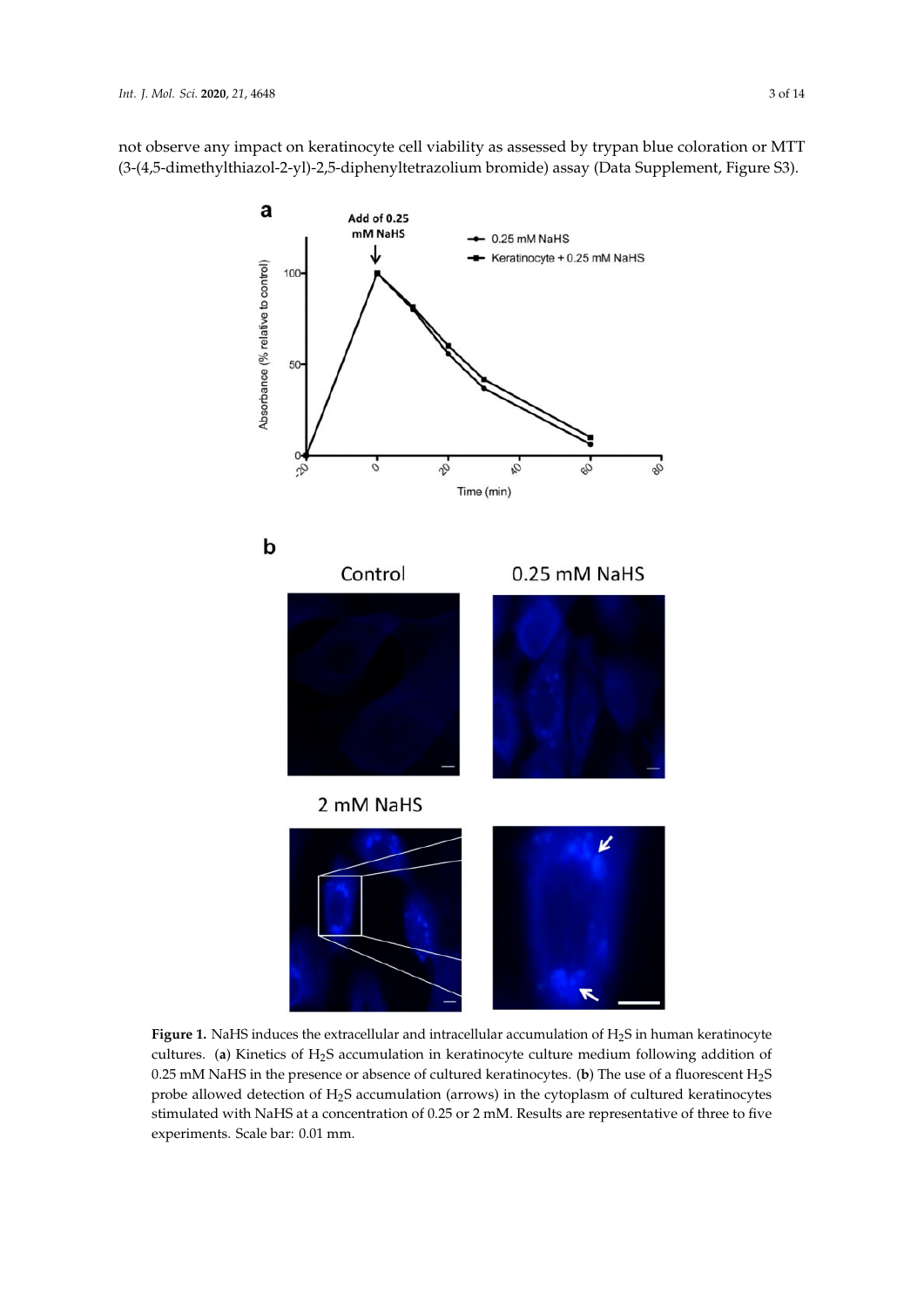



**Figure 2.** NaHS impairs the growth of human epidermal stem cells and epidermal cell sheets. (**a–c**) Human keratinocytes cultured under clonogenic conditions were stimulated every other day with NaHS at 0.02 or 0.25 mM concentrations during 12 days. Cells were then fixed and stained with hematein–eosin, allowing colonies of keratinocyte stem or progenitor cells to be manually counted. Keratinocyte cultures generated in parallel under strictly identical conditions were trypsinized, and living cells were numerated following trypan blue staining. Four keratinocyte cultures deriving from four distinct donors were used in these experiments. (**a**) Representative images of grown colonies obtained under control condition (upper panel) or under NaHS stimulation at 0.02 mM concentration (middle panel) or 0.25 mM concentration (lower panel). Images show that, as compared to control untreated cells or cells treated with 0.02 mM NaHS, colonies are of lower size in cells treated with 0.25 mM NaHS (**b**) Irrespective of NaHS concentration, the total number of colonies remains unchanged in NaHS-treated cells as compared to control cells. (**c**) However, the total number of harvested living cells is significantly lower in cultures treated with 0.25 mM NaHS as compared to control untreated cultures. (**d**) The effects of NaHS on the cellular density of epidermal cell sheets were assessed after 24h treatment with NaHS at concentrations ranging from 0.0025 mM to 4 mM. Experiments were performed on cells obtained from six distinct donors. Results are expressed as percentages relative to control conditions. Statistical significance of paired comparisons was assessed with the Wilcoxon test. \*: *p* < 0.05. Scale bar: 1 cm.

# *2.3. NaHS Stimulates the Synthesis of Superoxide Dismutase 2 (SOD2) by Cultured Human Keratinocytes*

We used liquid chromatography–mass spectrometry (LC-MS) to perform a pan-proteomic analysis of the effects exerted by 0.25 mM NaHS on human epidermal cell sheets. It should be noticed that LC-MS is known to be a relatively poorly sensitive technique allowing the detection of only abundantly expressed proteins. Accordingly, only 337 proteins constantly reached the threshold of detection in the analyzed samples, and paired comparisons showed that 10 proteins exhibited differential expression with p-values <0.05 (Data Supplement, Table S2). However, fold changes were relatively low (<1.5), and statistical significance was not confirmed when p-values were adjusted with the Benjamini–Hochberg procedure. We nevertheless combined these results with a manual curation of the literature to identify candidate molecules which would be worth assessing with more sensitive techniques. Among the 10 identified candidate molecules, only superoxide dismutase 2 (SOD2) was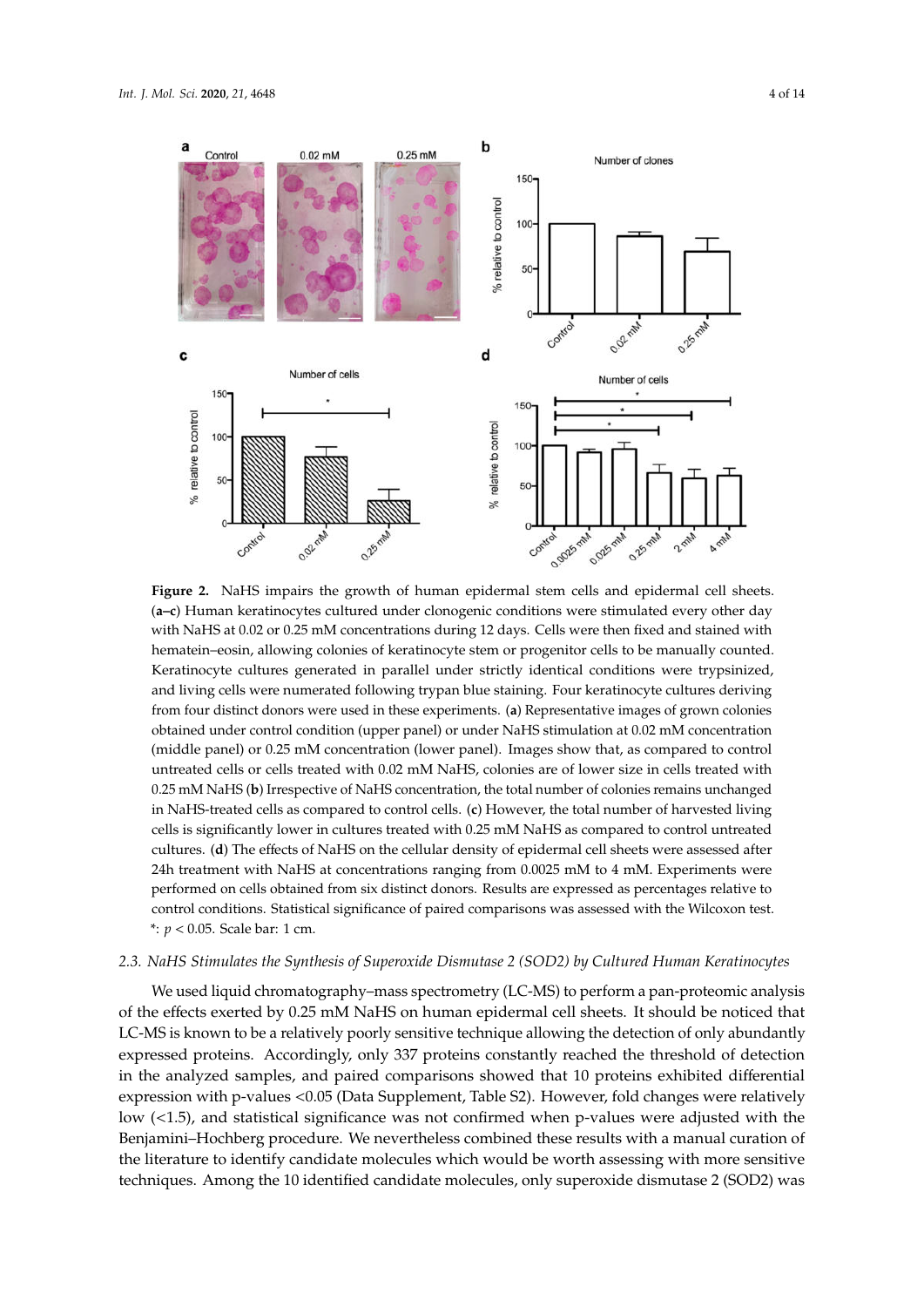previously shown to be regulated by NaHS. SOD2 is an antioxidant enzyme which decreases the level of ROS (reactive oxygen species), thus participating in cellular defense against oxidative stress. On this basis, we thus performed an ELISA measurement of SOD2 on cell extracts derived from NaHS-treated or control epidermal cell sheets and observed that NaHS induced a nearly 100% increase in SOD2 amounts in NaHS-treated epidermal cell sheets (*p* < 0.05) (Data Supplement, Figure S4). To further assess the links between NaHS and oxidative stress, we then performed a complementary bioinformatics analysis based on a survey of the comparative Toxocogenomics database (CTD) [13]. This approach allowed us to retrieve a list of 504 genes (Data Supplement, Table S3), which, in human cells, were previously reported to be modulated by hydrogen-sulfide-containing compounds. Confirming our proteomics data on SOD2, the highest functional enrichment retrieved from this list was obtained with genes annotated with the GO term "response to reactive oxygen species" (Table 1).

**Table 1.** Enrichment analysis of genes targeted by hydrogen-sulfide-containing compounds. The whole list of genes targeted by hydrogen-sulfide-containing compounds according to the CTD database [13] was submitted to an enrichment analysis. Enrichment in genes annotated with GO (gene ontology) terms of the "biological process" category was assessed using the enrichment analysis platform Enrichr [14]. To filter out GO terms corresponding to poorly specific biological functions, only GO terms annotating less than 100 genes were taken into account. Adjusted p-values provided by the Enrichr webtool were calculated with a modified Fisher exact test [14].

| <b>GO</b> Term                                                                      | Adjusted $p$ -Value    |
|-------------------------------------------------------------------------------------|------------------------|
| response to reactive oxygen species                                                 | $5.79 \times 10^{-19}$ |
| extrinsic apoptotic signaling pathway                                               | $9.14 \times 10^{-18}$ |
| activation of cysteine-type endopeptidase activity involved in<br>apoptotic process | $3.08 \times 10^{-17}$ |
| cellular response to reactive oxygen species                                        | $6.10 \times 10^{-17}$ |
| glutathione metabolic process                                                       | $7.22 \times 10^{-16}$ |
| negative regulation of extrinsic apoptotic signaling pathway                        | $2.05 \times 10^{-15}$ |
| cellular response to mechanical stimulus                                            | $1.00 \times 10^{-14}$ |
| I-kappaB kinase/NF-kappaB signaling                                                 | $2.73 \times 10^{-13}$ |
| interleukin-1-mediated signaling pathway                                            | $2.73 \times 10^{-13}$ |
| toll-like receptor signaling pathway                                                | $3.46 \times 10^{-13}$ |

## *2.4. NaHS Exerts Specific E*ff*ects on the RNA Profile of Cultured Human Keratinocytes*

We then performed an RNA-seq analysis to assess the genomic impact of 0.25 mM NaHS on human epidermal cell sheets. While 12.000 to 14.000 transcripts were detected in each sample, paired comparisons allowed identifying only 265 protein-coding differentially expressed genes with a fold change >1.5 and an adjusted *p*-value < 0.05 (Data Supplement, Table S4). Among these 265 genes, 122 were up-regulated and 143 were down-regulated by NaHS treatment. While such lists were not enriched in genes signing specific molecular pathways according to the enrichment analysis platform Enrichr, 11 of the identified genes (Table 2) belonged to the list of 504 hydrogen sulfide target genes we retrieved from the CTD database. These notably comprised the oxidative stress response genes NQO1 (NAD(P)H Quinone Dehydrogenase 1) [15] and CUL3 (Culin 3) [16], the chemokine CXCL2 (C-X-C Motif Chemokine Ligand 2) [17–20] and the inflammasome component CASP1 (Caspase-1), which enables the maturation of IL-1β (Interleukin-1β) and IL-18 (Interleukin-18) [21,22].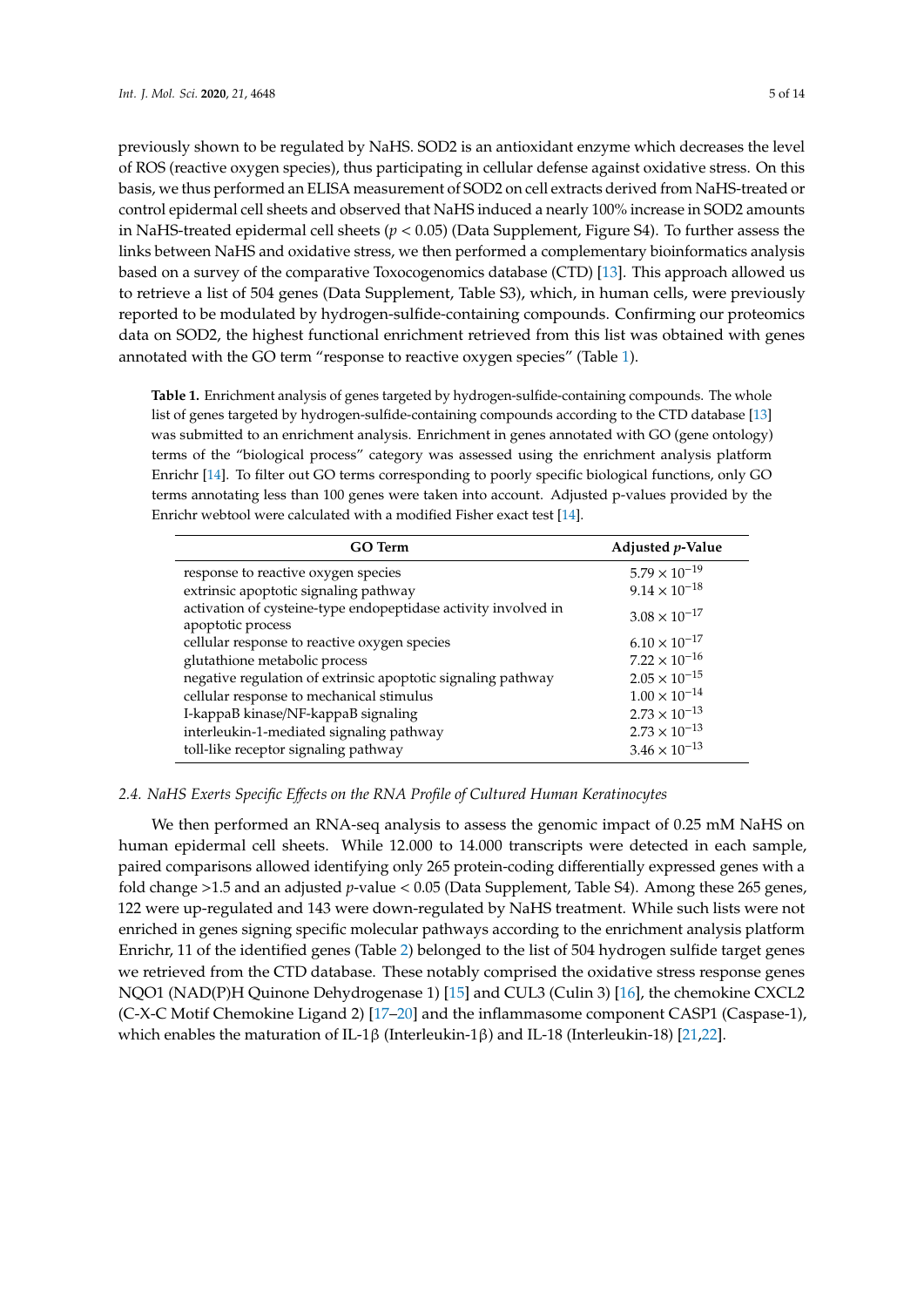**Table 2.** List of NaHS-modulated keratinocyte genes previously shown to be targeted by sulfide-containing compounds. The list of genes identified as being modulated by NaHS in cultured epidermal cell sheets was crossed with the list of genes previously shown to be targeted by hydrogen sulfide-containing compounds according to the CTD database [13].

| Gene Symbol          | <b>Gene Name</b>                                     |
|----------------------|------------------------------------------------------|
| Up-regulated genes   |                                                      |
| CASP <sub>1</sub>    | Caspase-1                                            |
| CAST                 | Calpastatin                                          |
| CUL3                 | Cullin 3                                             |
| CXCL <sub>2</sub>    | C-X-C motif chemokine ligand 2                       |
| GDF15                | Growth differentiation factor 15                     |
| NOO1                 | NAD(P)H quinone dehydrogenase 1                      |
| SLC3A2               | Solute carrier family 3 member 2                     |
| UGT1A6               | UDP glucuronosyltransferase family 1 member A6       |
| Down-regulated genes |                                                      |
| CAMKK <sub>2</sub>   | Calcium/calmodulin dependent protein kinase kinase 2 |
| HOMER3               | Homer scaffold protein 3                             |
| PTK2                 | Protein tyrosine kinase 2                            |

#### *2.5. NaHS Modifies the Secretary Profile of Cultured Human Keratinocytes*

The results we obtained by RNA-seq analysis prompted us to investigate, at the protein level, the impact of NaHS on the secretion of specific components of the cytokine/chemokine inflammatory response. Besides CXCL2, IL-1 beta (IL-1β) and IL-18, we focused our analysis on IL-8 (interleukin-8) and VEGF (vascular endothelial growth factor), two cytokines highly expressed by human keratinocytes under basal conditions [23-26]. We observed that NaHS, when applied at the concentration of 0.25 mM, induced a statistically significant increase in IL-1β, IL-18, IL-8 and CXCL2 (Figure 3). However, a significant dose-dependent effect of NaHS was demonstrated only for the synthesis of IL-8 (Figure 3e) and CXCL2 (Figure 3a). Moreover, as compared to IL-18 (Figure 3c) and IL-1β(Figure 3b), the stimulating impact of NaHS was far more pronounced on IL-8 (maximal increase: 160%) and CXCL2 (maximal increase: 90%). Indeed, NaHS at a concentration of 0.25 mM stimulated IL-8 secretion at similar levels to the prototypical pro-inflammatory cytokine TNF- $\alpha$  (tumor necrosis factor alpha) [27,28] (Figure 3f). In addition, NaHS and TNF-α exerted synergistic stimulating effects on the synthesis of IL-8 (Figure 3f). Such findings remained unchanged when taking into account the impact of NaHS on the growth of epidermal cell sheets (Data Supplement, Figure S5). In contrast with the impact of NaHS on IL-8 secretion, NaHS induced an only limited increase in IL-1β synthesis. Of note, such an effect was not dose-dependent and was exclusively observed for a concentration of 0.25 mM NaHS. Moreover, maximum mean values measured for IL-1 $\beta$  remained below 8 pg/mL, compared to more than 6000 pg/mL for IL-8, nearly 1000 pg/mL for IL-18 and more than 60 pg/mL for CXCL2 (Data Supplement, Figure S6). Finally, NaHS had no measurable effect on the synthesis of VEGF (Figure 3d), a molecule sharing functional properties with IL-8 with regard to its pro-angiogenic effects. Altogether, these data demonstrate that NaHS modifies, in a specific manner, the chemokine/cytokine secretome of cultured human keratinocytes.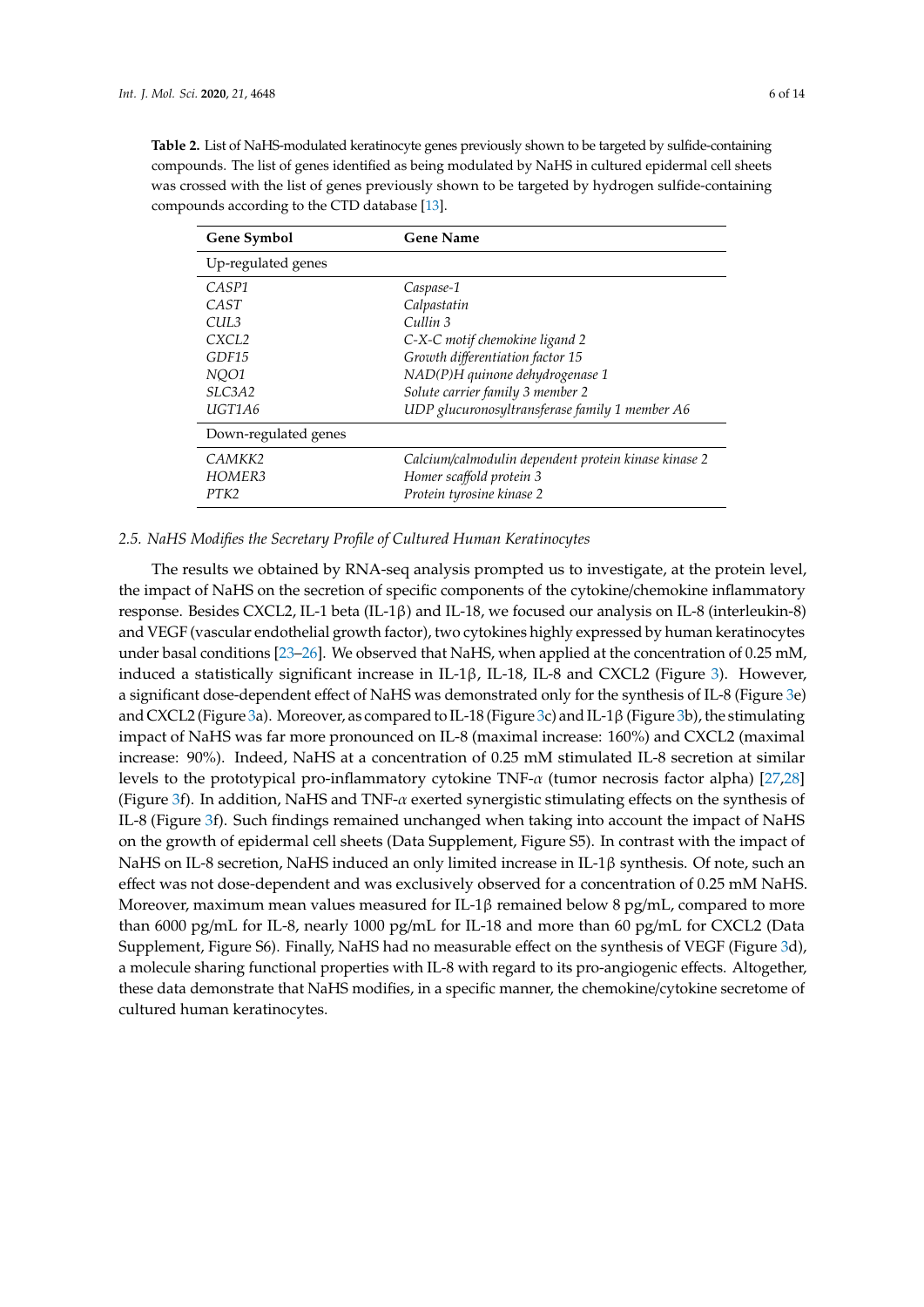

α β at 0.0025, 0.025, 0.25, 2, or 4mM, alone or in combination with TNF-α (1 ng/mL Cell supernatants were **Figure 3.** NaHS treatment modifies the cytokine/chemokine secretion profile of human epidermal cell sheets. Human epidermal cell sheets were cultured under control conditions or stimulated with NaHS then recovered 24 h after stimulation and the cytokines CXCL2 (**a**), IL-1β (**b**), IL-18 (**c**), VEGF (**d**) and IL-8 (**e**–**f**) were measured by ELISA. Results are expressed as percentages relative to control measures observed in the absence of NaHS and/or TNF-α stimulation. Experiments were performed on epidermal cell sheets obtained from at least five distinct donors. The statistical significance of paired comparisons was assessed with the Wilcoxon test.  $\dot{r}$ :  $p < 0.05$ .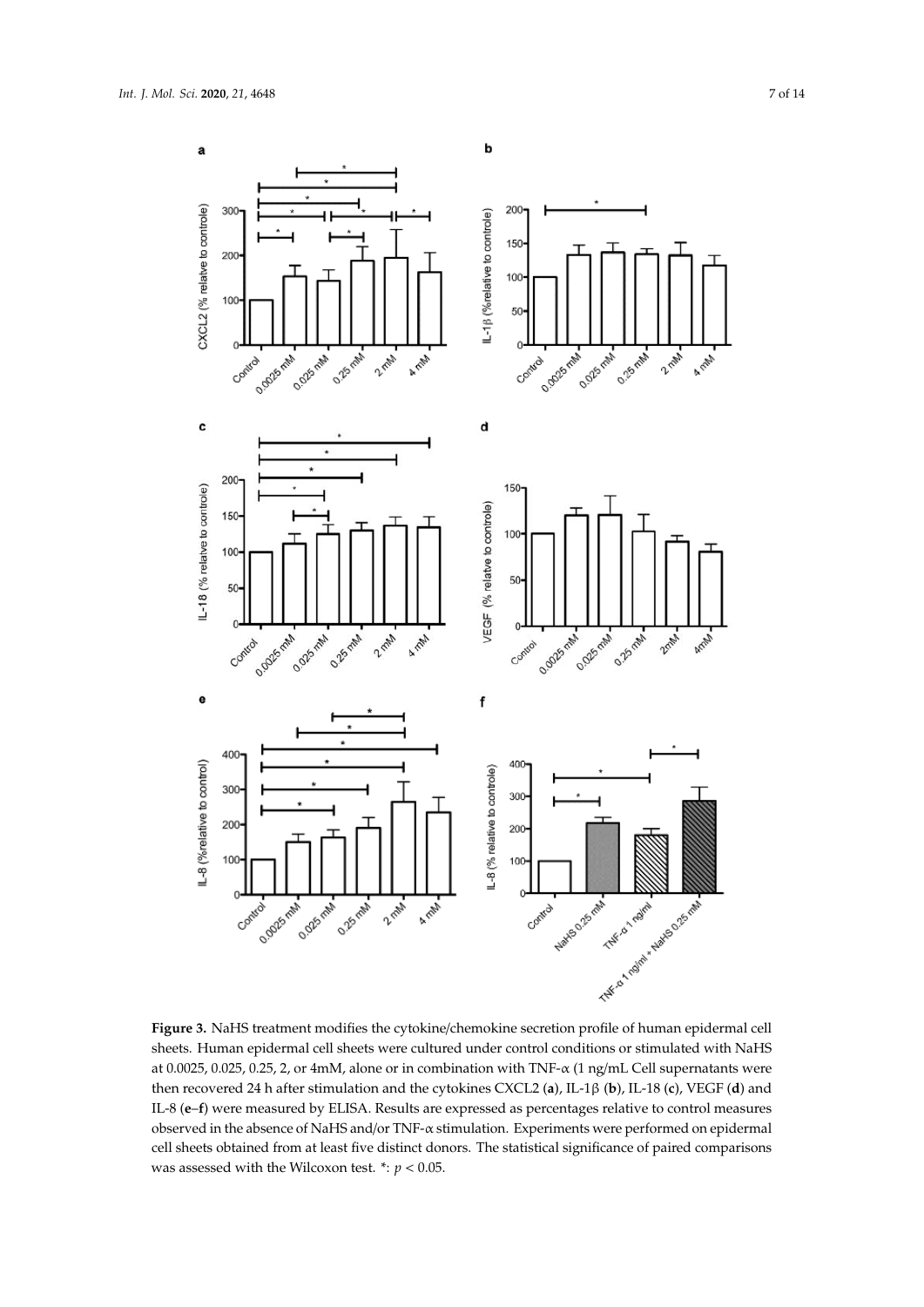# *2.6. Distinct Molecular Pathways Mediate the Stimulating E*ff*ects of NaHS on the Synthesis of IL-1*β *and IL-18 by Cultured Human Keratinocytes*

To start getting insights into the molecular pathways involved in NaHS-induced alterations of the secretome of cultured human keratinocytes, we assessed whether a pharmacological inhibition β of human caspase-1 could block, at least partially, the stimulating effects exerted by NaHS on IL-1 $\beta$ and IL-18. We observed that, as expected, the stimulating effect of NaHS on IL-18 was significantly dampened in the presence of the caspase-1 inhibitor Z-WHED-FMK (Figure 4a). In contrast, this was not observed regarding IL-1β synthesis (Figure 4b). It should be noticed that such a negative result might be explained by two combined parameters: i) the relatively low amplitude of the stimulating β impact of NaHS on IL-1β secretion and ii) the fact that dimethysulfoxide (DMSO), used as a vehicle for the caspase-1 inhibitor Z-WHED-FMK, has itself exhibited a slight stimulating effect on IL-1β β secretion. Finally, a western blot analysis showed that NaHS increased the levels of intracytoplasmic IL-1β proform (Figure 4c), indicating that mechanisms complementing the caspase-1/inflammasome pathway may support the pro-inflammatory effects exerted by NaHS on cultured human keratinocytes.



β caspase-1 inhibitor Z-WHED-FMK 40 µM diluted in DMSO or DMSO alone (**a**,**b**). Cell supernatants by ELISA. In other experiments, the amount of IL-1β pro-form was measured by western blotting on protein extracts obtained from control or NaHS-treated human epidermal cell sheets (**c**). Experiments **Figure 4.** Role of the caspase-1 inflammasome pathway in NaHS-induced synthesis of IL-18 and IL-1β. Human epidermal cell sheets were stimulated with NaHS at 0.25 mM in the presence of either the were then recovered 24h after stimulation and the cytokines IL-18 (**a**) and IL-1β (**b**) were measured were performed three to five times on human epidermal cell sheets derived from one donor. Statistical significance of unpaired comparisons was assessed with the Mann and Whitney test.\*:  $p < 0.05$ ; \*\*:  $p < 0.01$ .

## **3. Discussion**

Most of the results presented in this paper were obtained with a concentration of 0.25 mM NaHS, i.e., 14 mg/L NaHS. Since each NaHS molecule generates one H2S molecule, the expected concentration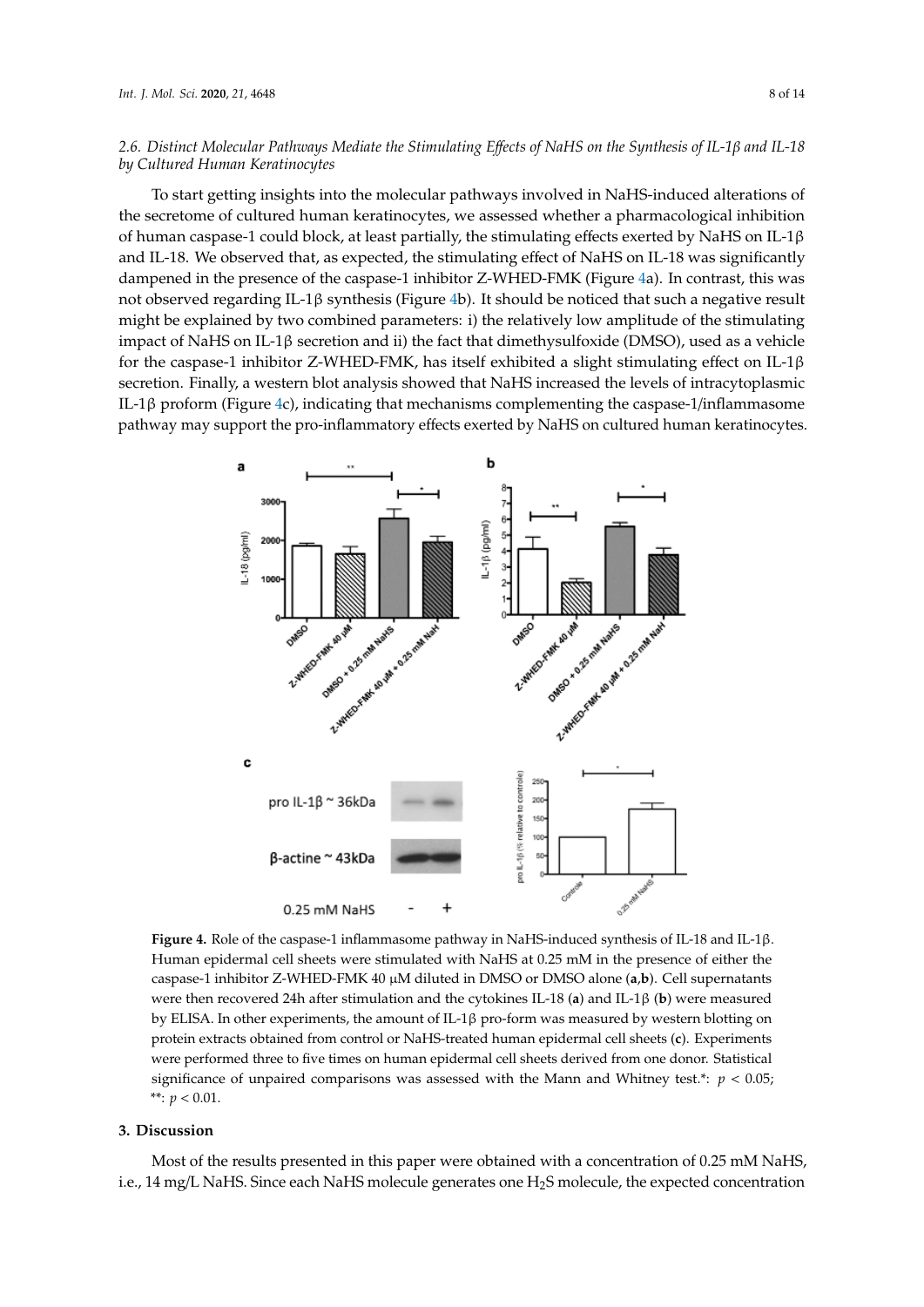of H2S corresponding to 0.25 mM NaHS is likely to stay in the concentration ranges previously measured in sulfur-rich spa waters, i.e., 0.5 to 20 mg/L [29]. We also demonstrated that a single stimulation with NaHS was sufficient to induce the subsequent accumulation of H2S in the cytoplasm of cultured keratinocytes. These observations thus support the relevance of our experimental setting to study the molecular impact of sulfur-rich spa waters on human skin cells.

It should be noted that, among cells of the keratinocyte lineage, only keratinocyte stem cells and progenitors are endowed with the ability to proliferate under physiological conditions. Nevertheless, to our knowledge, the few works reporting on the effects of NaHS on the proliferation of human keratinocytes were performed exclusively on transformed or cancerous keratinocyte cell lines [6,8,10]. Using two distinct experimental settings, i.e., clonogenic cultures of keratinocytes and cultures of epidermal cell sheets, we found that NaHS hampered the growth of keratinocyte progenitors and stem cells. These findings contradict previous results obtained with keratinocyte cell lines [6,8] and provide a possible explanation for the reported beneficial effects exerted by sulfur-rich spa waters in patients suffering from psoriasis, a keratinocyte hyperproliferative skin disease.

The present paper is also the first work reporting on a global mapping, at both the mRNA and protein levels, of the molecular effects exerted by NaHS on cultured human keratinocytes. Our data show that human keratinocytes exposed to NaHS engage an oxidative stress response involving SOD2, NQO1 and CUL3. We also report here that the whole list of currently known targets of sulfide-rich compounds is highly significantly enriched in antioxidant stress response genes. Accordingly, in other models and cell types, NaHS was similarly found to induce an oxidative stress response via the up-regulation of SOD1, SOD2, CAT (Catalase) and/or GPX (glutathione persoxydase 1) [30–32]. More specifically, previous reports demonstrated in non-skin cells that the NaHS-induced up-regulation of *NQO1* and *SOD2* mRNAs [33,34] was mediated by the transcription factor NFEL2 (nuclear factor erythroid 2 like 2, also known as NRF2), a key orchestrator of the genomic oxidative stress response [35–37]. In this view, based on the well-established role of cullin-3 as a promoter of NRF2 degradation [34,38,39], the NaHS-induced up-regulation of *CUL3* mRNA levels in human keratinocytes might reflect a negative feedback loop aimed at terminating the oxidative stress response. In any case, the primary molecular mechanisms linking H2S to oxidative stress remain poorly understood. Of note, any intracytoplasmic elevation of H2S levels results in the generation of reactive sulfur species (RSS), which, just as reactive oxygen species (ROS), trigger an anti-oxidative stress response [40]. In a rather provocative view, a recent paper proposed that in archaic forms of life, coping with a sulfur-rich environment was the primary function of genes which are now devoted to protect cells from oxidative stress [41].

Besides oxidative-stress-related molecules, we also found that, in epidermal cell sheets, NaHS specifically promoted the secretion of IL-8 and CXCL2, two cytokines/chemokines constitutively expressed by keratinocytes [25,26,42] and involved in both skin inflammatory responses [17,19] and skin repair [43,44]. In contrast, NaHS did not promote or only modestly promoted the synthesis of molecules that are frequently up-regulated under skin inflammatory conditions, namely VEGF and IL-1β. Overall, the impact of NaHS on the secretory profile of human keratinocytes is specific and finely tuned and appears to involve multiple mechanisms operating at the transcriptional, translational and, possibly, post-translational levels.

Our work provides experimental evidence that  $H_2S$  contained in sulfur-rich spa waters is a bio-active component able to modify the immunological status of non-diseased human keratinocytes. Further studies are needed to establish causal links between the above-identified biological effects and the previously reported medical benefits afforded by sulfur-rich spa waters in conditions such as psoriasis, eczema or wound healing [1–4]. In particular, it would be interesting to assess the effects of NaHS on keratinocytes derived from psoriatic lesions.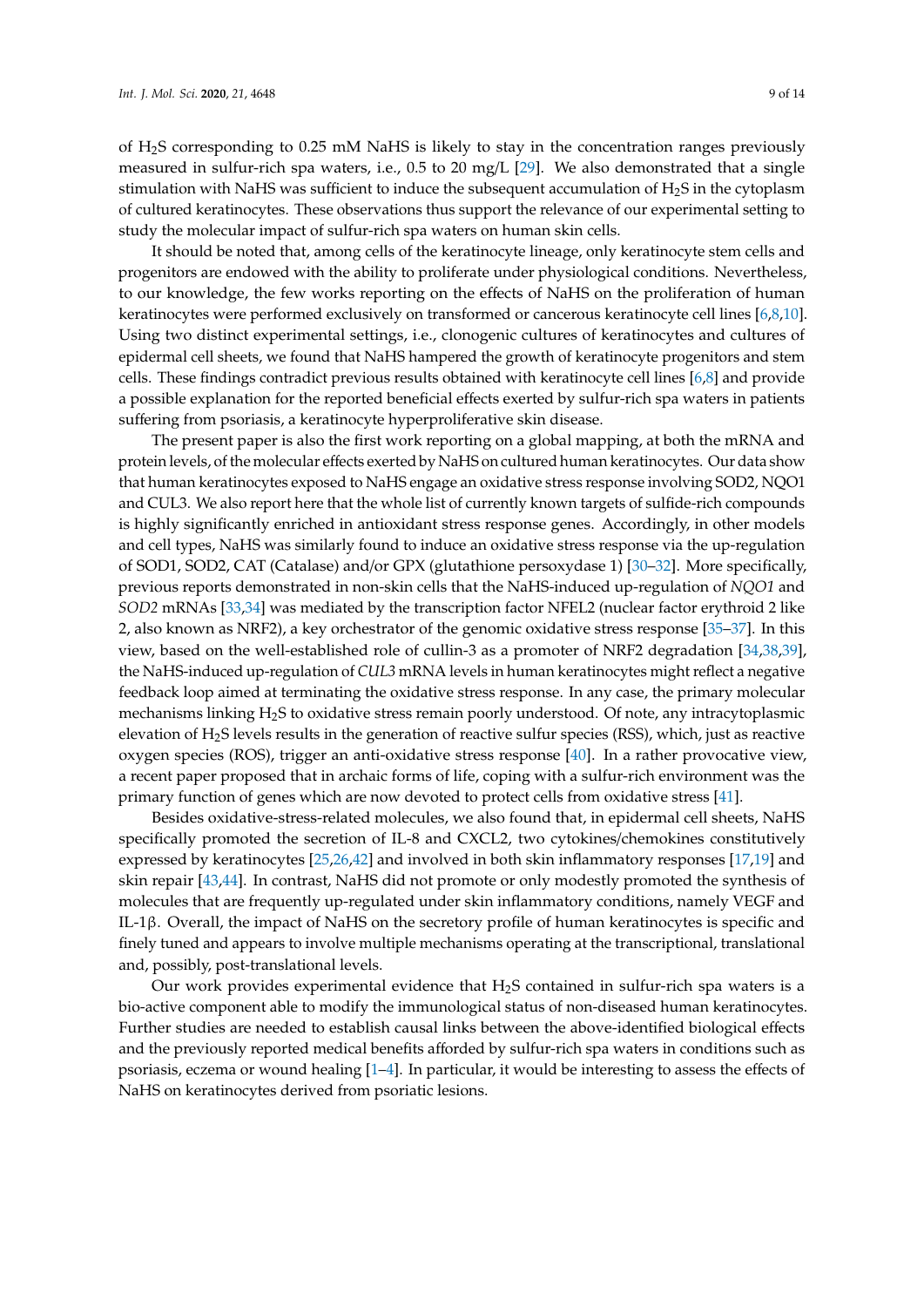## **4. Materials and Methods**

#### *4.1. Ethical Statement*

Samples were anonymized, and written informed consent was obtained in accordance with the ethical guidelines of Lyon University Hospital (Hospices Civils de Lyon) and the principles of the Declaration of Helsinki. All the samples used in this study belong to a collection of human skin samples declared to the French research ministry (Declaration no. DC-2008-162), delivered to the Bank of Tissues and Cells of the Hospices Civils de Lyon.

## *4.2. Generation of Cultured Human Epidermal Sheets*

Normal human epidermal keratinocyte were grown on a feeder layer of irradiated human fibroblasts as previously described [45,46] in keratinocyte culture medium (KCM). See the Supplementary Data for further details. When needed, cells were harvested with trypsin-EDTA 0.05% (Thermo Fisher Scientific, Waltham, MA, USA) and collected for analysis.

## *4.3. NaHS*

For each experiment, a fresh solution of 0.25 M NaHS (Sigma-Aldrich, St. Louis, MO, USA) dissolved in PBS was prepared and used as a stock solution to perform ad-hoc primary dilution in DMEM supplemented with 0.1% FCS. Depending on the desired final concentrations, secondary dilutions were then performed in cell culture medium.

## *4.4. Measurements of H2S in Culture Supernatants*

H2S concentrations were measured in culture medium as previously described [47,48] with slight modifications. Briefly, supernatants were collected at different time points (0–10–20–30–60 min–4 h–24 h) following the addition of 0.25 mM NaHS to the cell culture medium. A quantity of 500  $\mu$ L of harvested supernatant was then mixed with 250  $\mu$ L of zinc acetate (1%  $w/v$ ), and 133  $\mu$ L of *N*,*N*-dimedthyl-*p*-phenulenediamine sulfate (20 mM) in 7.2 M HCl was then added followed by 133 µL of FeCl<sub>3</sub> (30 mM) in 1.2 M HCl and 250  $\mu$ L of trichloroacetic acid (10%,  $w/v$ ). Within 15 min thereafter, absorbance was measured at 670 nm. In parallel, a calibration curve was obtained from the analysis of defined  $H_2S$  concentrations (5–20–50–100–250  $\mu$ M).

## *4.5. Fluorescence-Based Detection of Intracellular H2S*

Keratinocytes were cultured until sub-confluence on cover glasses in a 24-well plate. NaHS (0.25 or 2 mM) and H<sub>2</sub>S fluorescent probes (100  $\mu$ M, P3, Sigma) were co-incubated for 1 h at 37 °C and  $5\%$  CO<sub>2</sub>. Cells were rinsed 3 times in PBS 1X and fixed in  $4\%$  formaldehyde. Cover glasses were then transferred on a slide. Detection of intracellular fluorescence was carried out on an Eclipse 50i microscope (Nikon, Champigny sur Marne, Val-de-Marne, France).

#### *4.6. Clonogenic Assay*

A keratinocyte clonogenic assay was performed as previously described following a procedure routinely used in our laboratory [49]. See the Supplementary Data for further information. Experiments were performed on cells derived from five independent donors and a total of 12 flasks per donor (6 treated and 6 untreated) were analyzed.

#### *4.7. RNA–seq and Proteomics Analyses*

Epidermal cell sheets were generated by culturing human keratinocytes for 12 days as described above. Epidermal cell sheets were then treated or not for 24 h with 0.25 mM NaHS then lysed using a RLT lysis buffer (Qiagen, Hilden, Germany) for RNA-seq analyses or mechanically detached using a cell scraper for proteomics analyses. RNA-seq and proteomics analyses were performed by the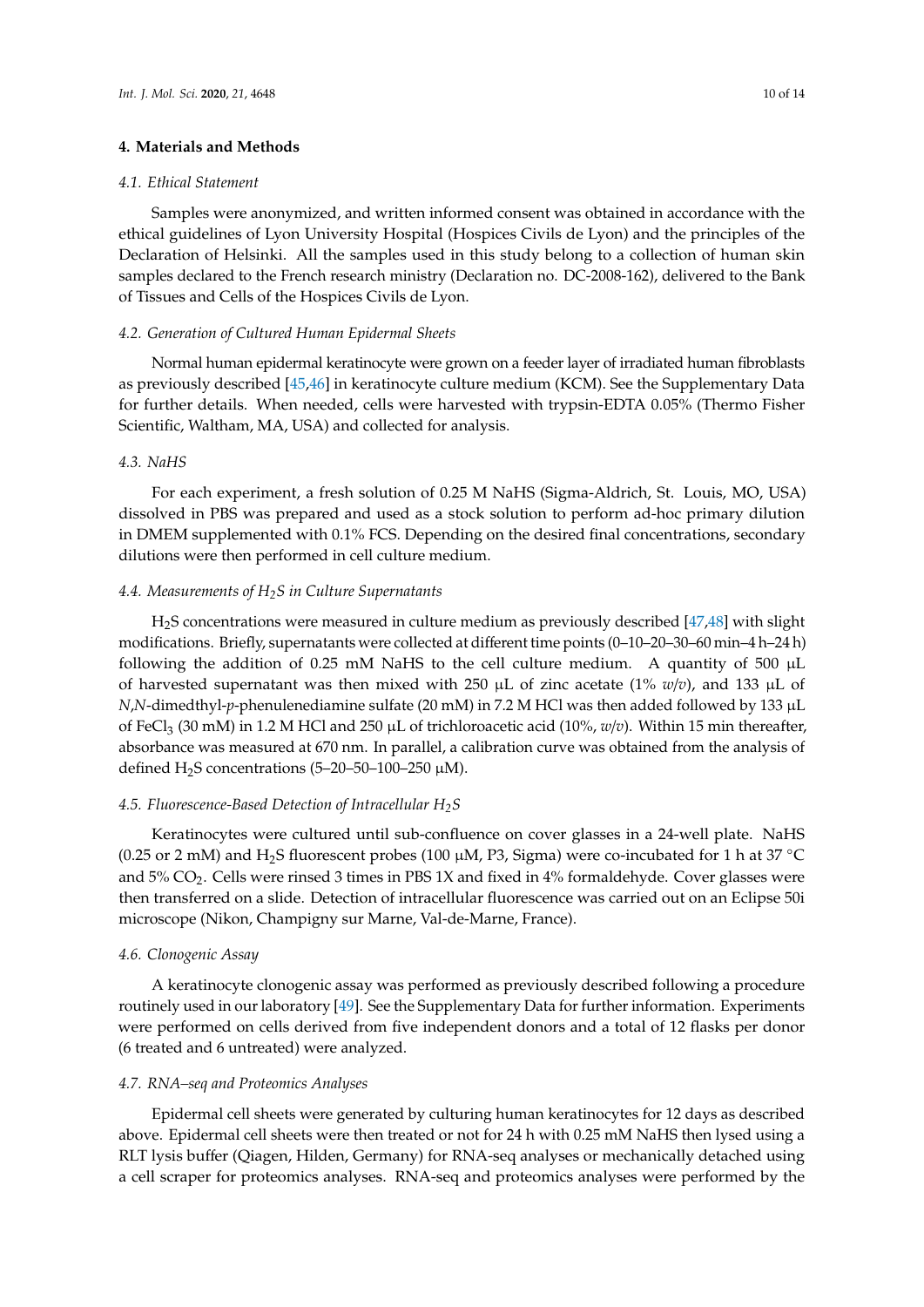Lyon-1 university genomics platform ProfileXpert and the Lille university proteomics platform PRISM (Proteomics Inflammatory Response Mass Spectrometry, INSERM U1192), respectively, as previously described [50–53] and detailed in the Supplementary Data.

#### *4.8. Enzyme-Linked Immunosorbent Assay (ELISA)*

Standard procedures were applied and are detailed in the Supplementary Data.

#### *4.9. Western Blot Analysis*

Standard procedures were applied and are detailed in the Supplementary Data. To ensure that equal loading had been performed, membrane stainings with amido black were assessed as previously described [54]. Alternatively, membranes were incubated with an antibody against β-actin (1:2000, sc-47778, Clone C4, Santa Cruz Biotechnology, Inc, Heidelberg, Germany).

## *4.10. Statistical Analysis*

Quantitative data obtained by ELISA or western blotting were generated from at least 5 independent experiments in which NaHS-stimulated cells were compared to control untreated cells. Statistical significance was calculated using the paired Wilcoxon test. In some experiments, the analyzed epidermal cell sheets were all generated from the same donor, and a Mann and Whitney test was thus used. To identify differentially expressed genes or proteins in RNA-seq and proteomics experiments, respectively, paired Student's *t*-tests were performed, and adjusted p-values were then calculated using the Benjamini–Hochberg procedure. All statistical analyses were performed using the software GraphPad Prism 4 (GraphPad Software Inc., La Jolla, CA, USA). Statistically significant differences in figures are indicated by asterisks as follows: \* *p* < 0.05, \*\* *p* < 0.001, \*\*\* *p* < 0.0001.

#### *4.11. Data Availability*

The mass spectrometry proteomics data have been deposited to the ProteomeXchange Consortium via the PRIDE partner repository (https://www.ebi.ac.uk/pride/archive/) with the dataset identifier PXD01824. The RNA-seq data have been deposited on the GEO repository with the identifier GSE148985.

**Supplementary Materials:** Supplementary materials can be found at http://www.mdpi.com/1422-0067/21/13/4648/s1. Figure S1. NaHS induces the intracytoplasmic accumulation of H2S in keratinocyte. Figure S2. Representative flow cytometry data obtained on dissociated cells derived from cultured human epithelial cell sheets (Kera) vs irradiated fibroblasts (Fibros) used as a feeder layer for epidermal cell sheets. Figure S3. Impact of NaHS on the cell viability of cultured human keratinocyte. Figure S4. NaHS stimulates the synthesis of SOD2 by human epidermal cell sheets. Figure S5. NaHS stimulates the synthesis of IL-8 by human epidermal cell sheets. Figure S6. NaHS treatment modifies the cytokine/chemokine profile of human epidermal cell sheets. Table S1. Mean values obtained from the analysis of dissociated epidermal cell sheets (*n* = 44) for CD49f, CD90 and HMB45. Table S2. List of proteins detected by liquid chromatography/mass spectrometry as being modulated by NaHS in human epidermal cell sheets. Table S3. List of genes targeted by hydrogen sulfide-containing compounds according to the CTD database (only protein-coding genes were retained). Table S4. List of genes displaying significant differential expression in NaHS-treated vs control epidermal cell sheets.

**Author Contributions:** O.G.-A.: conceptualization, investigation, visualization, data curation and writing (original draft preparation); M.G.: investigation; J.-P.G.; investigation and data curation; M.S.: data curation, resources, and writing (review and editing); N.L.: conceptualization, supervision, funding acquisition and writing (review and editing); L.M.: conceptualization, supervision, funding acquisition and writing (review and editing); C.A.: conceptualization, data curation, supervision, funding acquisition and writing (original draft preparation); S.N.: conceptualization, data curation, supervision, funding acquisition and writing (original draft preparation). All authors have read and agreed to the published version of the manuscript.

**Funding:** This research was funded by a grant (to SN and CA) and a doctoral scholarship (to OG) from the French association for research on spa waters (AFRETH: "Association Française pour la Recherche Thermale").

**Acknowledgments:** This research was also supported by the "Ministère de L'Education Nationale, L'Enseignement Supérieur et de la Recherche", by INSERM, Hospices Civils de Lyon, CHRU Lille, University Claude Bernard Lyon-1 and University of Lille.

**Conflicts of Interest:** Laurent Misery is a consultant for Avène, Uriage and La Roche-Posay.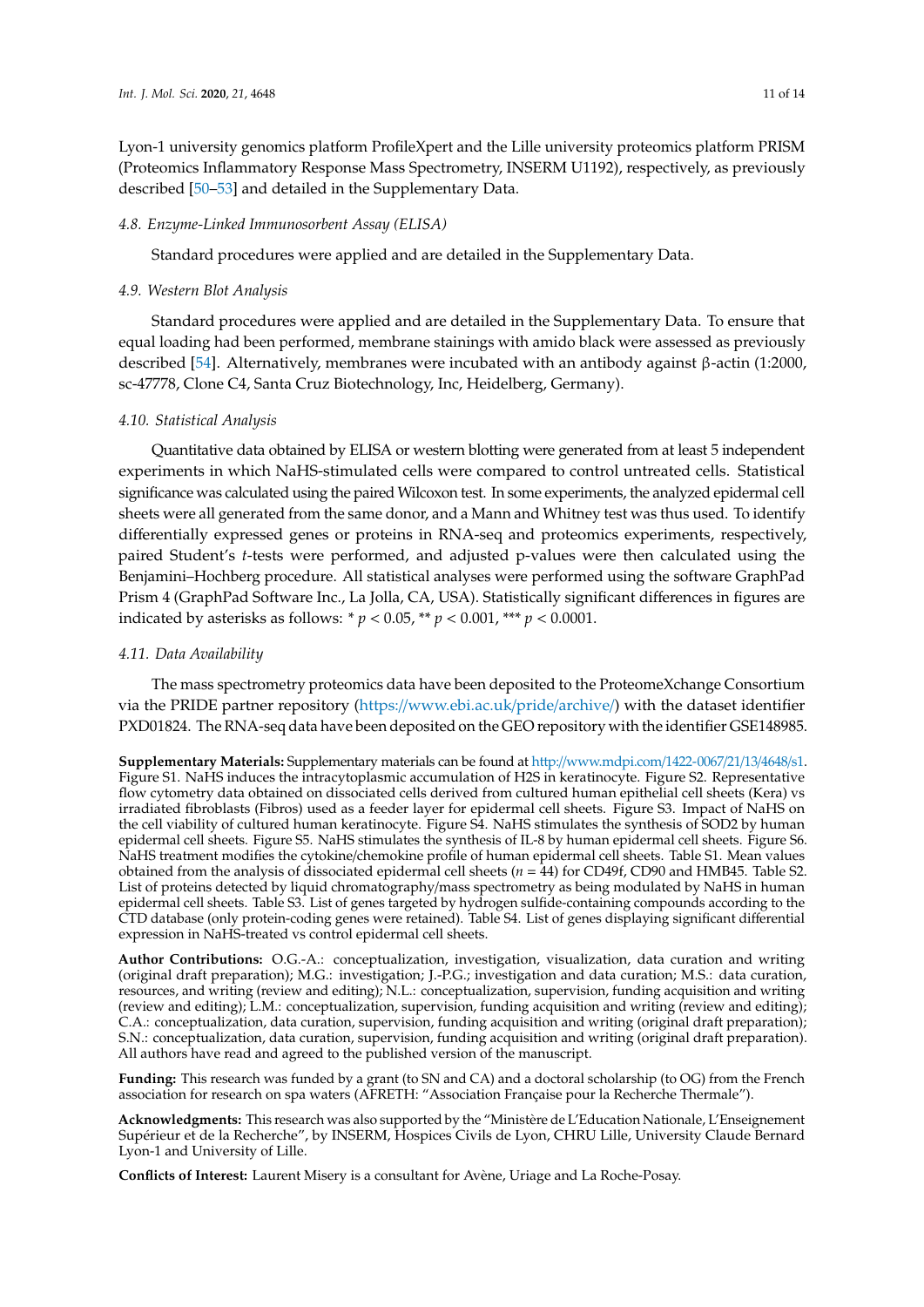# **Abbreviations**

| <b>NAHS</b>      | Sodium hydrosulfide |
|------------------|---------------------|
| H <sub>2</sub> S | Hydrogen sulfide    |
| H.               | Interleukin         |

# **References**

- 1. Carbajo, J.M.; Maraver, F. Sulphurous Mineral Waters: New Applications for Health. *Evid.-Based Complement. Altern. Med.* **2017**, *2017*, 1–11. [CrossRef]
- 2. Gianfaldoni, S.; Tchernev, G.; Wollina, U.; Roccia, M.G.; Fioranelli, M.; Gianfaldoni, R.; Lotti, T. History of the Baths and Thermal Medicine. *Open Access Maced. J. Med. Sci.* **2017**, *5*, 566–568. [CrossRef]
- 3. Huang, A.; Seité, S.; Adar, T. The use of balneotherapy in dermatology. *Clin. Dermatol.* **2018**, *36*, 363–368. [CrossRef]
- 4. Matz, H.; Orion, E.; Wolf, R. Balneotherapy in dermatology. *Dermatol. Ther.* **2003**, *16*, 132–140. [CrossRef] [PubMed]
- 5. Davinelli, S.; Bassetto, F.; Vitale, M.; Scapagnini, G. Chapter 10—Thermal Waters and the Hormetic Effects of Hydrogen Sulfide on Inflammatory Arthritis and Wound Healing. In *The Science of Hormesis in Health and Longevity*; Academic Press: Cambridge, MA, USA, 2019; pp. 121–126.
- 6. Xie, X.; Dai, H.; Zhuang, B.; Chai, L.; Xie, Y.; Li, Y. Exogenous hydrogen sulfide promotes cell proliferation and differentiation by modulating autophagy in human keratinocytes. *Biochem. Biophys. Res. Commun.* **2016**, *472*, 437–443. [CrossRef]
- 7. Mirandola, P.; Gobbi, G.; Micheloni, C.; Vaccarezza, M.; Di Marcantonio, D.; Ruscitti, F.; de Panfilis, G.; Vitale, M. Hydrogen sulfide inhibits IL-8 expression in human keratinocytes via MAP kinase signaling. *Lab. Investig.* **2011**, *91*, 1188–1194. [CrossRef]
- 8. Gobbi, G.; Ricci, F.; Malinverno, C.; Carubbi, C.; Pambianco, M.; de Panfilis, G.; Vitale, M.; Mirandola, P. Hydrogen sulfide impairs keratinocyte cell growth and adhesion inhibiting mitogen-activated protein kinase signaling. *Lab. Investig.* **2009**, *89*, 994–1006. [CrossRef] [PubMed]
- 9. Yang, C.; Yang, Z.; Zhang, M.; Dong, Q.; Wang, X.; Lan, A.; Zeng, F.; Chen, P.; Wang, C.; Feng, J. Hydrogen sulfide protects against chemical hypoxia-induced cytotoxicity and inflammation in HaCaT cells through inhibition of ROS/NF-κB/COX-2 pathway. *PLoS ONE* **2011**, *6*, e21971. [CrossRef]
- 10. Merighi, S.; Gessi, S.; Varani, K.; Fazzi, D.; Borea, P.A. Hydrogen sulfide modulates the release of nitric oxide and VEGF in human keratinocytes. *Pharmacol. Res.* **2012**, *66*, 428–436. [CrossRef] [PubMed]
- 11. Li, A.; Simmons, P.J.; Kaur, P. Identification and isolation of candidate human keratinocyte stem cells based on cell surface phenotype. *Proc. Natl. Acad. Sci. USA* **1998**, *95*, 3902–3907. [CrossRef] [PubMed]
- 12. Krebsbach, P.H.; Villa-Diaz, L.G. The Role of Integrin α6 (CD49f) in Stem Cells: More than a Conserved Biomarker. *Stem Cells Dev.* **2017**, *26*, 1090–1099. [CrossRef] [PubMed]
- 13. Davis, A.P.; Grondin, C.J.; Johnson, R.J.; Sciaky, D.; McMorran, R.; Wiegers, J.; Wiegers, T.C.; Mattingly, C.J. The Comparative Toxicogenomics Database: Update 2019. *Nucleic Acids Res.* **2019**, *47*, D948–D954. [CrossRef] [PubMed]
- 14. Kuleshov, M.V.; Jones, M.R.; Rouillard, A.D.; Fernandez, N.F.; Duan, Q.; Wang, Z.; Koplev, S.; Jenkins, S.L.; Jagodnik, K.M.; Lachmann, A.; et al. Enrichr: A comprehensive gene set enrichment analysis web server 2016 update. *Nucleic Acids Res.* **2016**, *44*, W90–W97. [CrossRef] [PubMed]
- 15. Ross, D.; Siegel, D. NQO1 in protection against oxidative stress. *Curr. Opin. Toxicol.* **2018**, *7*, 67–72. [CrossRef]
- 16. Kobayashi, A.; Kang, M.-I.; Okawa, H.; Ohtsuji, M.; Zenke, Y.; Chiba, T.; Igarashi, K.; Yamamoto, M. Oxidative Stress Sensor Keap1 Functions as an Adaptor for Cul3-Based E3 Ligase to Regulate Proteasomal Degradation of Nrf2. *Mol. Cell. Biol.* **2004**, *24*, 7130–7139. [CrossRef]
- 17. Boro, M.; Balaji, K.N. CXCL1 and CXCL2 Regulate NLRP3 Inflammasome Activation via G-Protein–Coupled Receptor CXCR2. *J. Immunol.* **2017**, *199*, 1660–1671. [CrossRef]
- 18. De Filippo, K.; Dudeck, A.; Hasenberg, M.; Nye, E.; van Rooijen, N.; Hartmann, K.; Gunzer, M.; Roers, A.; Hogg, N. Mast cell and macrophage chemokines CXCL1/CXCL2 control the early stage of neutrophil recruitment during tissue inflammation. *Blood* **2013**, *121*, 4930–4937. [CrossRef]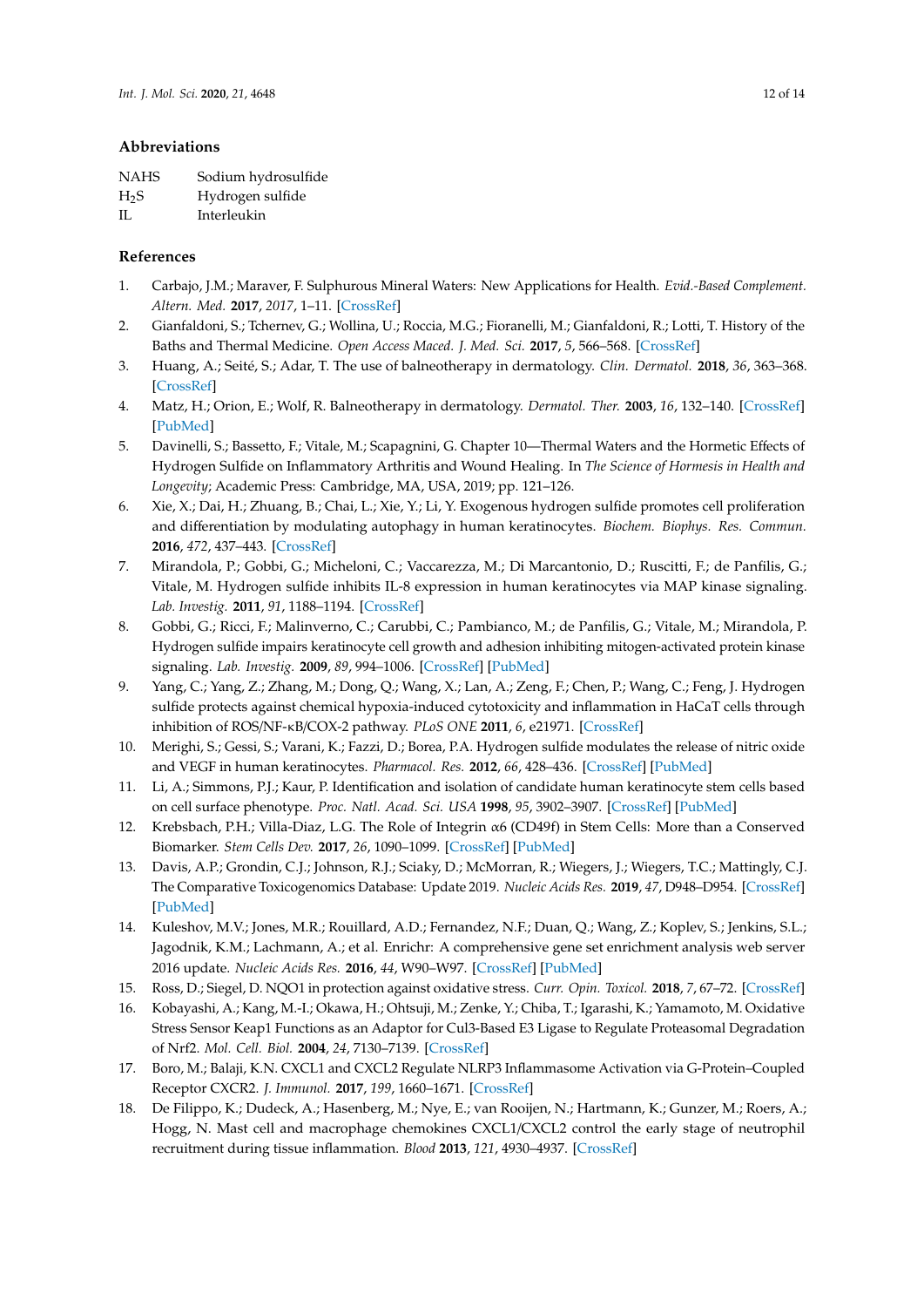- 19. Rajarathnam, K.; Schnoor, M.; Richardson, R.M.; Rajagopal, S. How do chemokines navigate neutrophils to the target site: Dissecting the structural mechanisms and signaling pathways. *Cell. Signal.* **2019**, *54*, 69–80. [CrossRef]
- 20. Rouault, C.; Pellegrinelli, V.; Schilch, R.; Cotillard, A.; Poitou, C.; Tordjman, J.; Sell, H.; Clément, K.; Lacasa, D. Roles of chemokine ligand-2 (CXCL2) and neutrophils in influencing endothelial cell function and inflammation of human adipose tissue. *Endocrinology* **2013**, *154*, 1069–1079. [CrossRef]
- 21. Guo, H.; Callaway, J.B.; Ting, J.P.-Y. Inflammasomes: Mechanism of action, role in disease, and therapeutics. *Nat. Med.* **2015**, *21*, 677–687. [CrossRef]
- 22. Lee, D.-J.; Du, F.; Chen, S.-W.; Nakasaki, M.; Rana, I.; Shih, V.F.S.; Hoffmann, A.; Jamora, C. Regulation and function of the caspase-1 in an inflammatory microenvironment. *J. Investig. Dermatol.* **2015**, *135*, 2012–2020. [CrossRef] [PubMed]
- 23. Kim, H.; Kang, J.S.; Lee, W.J. The Production IL-21 and VEGF in UVB-irradiated Human Keratinocyte Cell Line, HaCaT. *Immune Netw.* **2010**, *10*, 75–80. [CrossRef] [PubMed]
- 24. Viac, J.; Palacio, S.; Schmitt, D.; Claudy, A. Expression of vascular endothelial growth factor in normal epidermis, epithelial tumors and cultured keratinocytes. *Arch. Dermatol. Res.* **1997**, *289*, 158–163. [CrossRef] [PubMed]
- 25. Rennekampff, H.-O.; Hansbrough, J.F.; Kiessig, V.; Doré, C.; Sticherling, M.; Schröder, J.-M. Bioactive Interleukin-8 Is Expressed in Wounds and Enhances Wound Healing. *J. Surg. Res.* **2000**, *93*, 41–54. [CrossRef] [PubMed]
- 26. Sticherling, M.; Bornscheuer, E.; Schröder, J.M.; Christophers, E. Localization of neutrophil-activating peptide-1/interleukin-8-immunoreactivity in normal and psoriatic skin. *J. Investig. Dermatol.* **1991**, *96*, 26–30. [CrossRef]
- 27. Bhattacharyya, S.; Dudeja, P.K.; Tobacman, J.K. Tumor Necrosis Factor α-induced Inflammation Is Increased but Apoptosis Is Inhibited by Common Food Additive Carrageenan. *J. Biol. Chem.* **2010**, *285*, 39511–39522. [CrossRef]
- 28. Zhou, P.; Lu, S.; Luo, Y.; Wang, S.; Yang, K.; Zhai, Y.; Sun, G.; Sun, X. Attenuation of TNF-α-Induced Inflammatory Injury in Endothelial Cells by Ginsenoside Rb1 via Inhibiting NF-κB, JNK and p38 Signaling Pathways. *Front. Pharmacol.* **2017**, *8*, 464. [CrossRef]
- 29. Carubbi, C.; Gobbi, G.; Bucci, G.; Gesi, M.; Vitale, M.; Mirandola, P. Skin, Inflammation and Sulfurous Waters: What is Known, What is Believed, Skin, Inflammation and Sulfurous Waters: What is Known, What is Believed. *Eur. J. Inflamm.* **2013**, *11*, 591–599. [CrossRef]
- 30. Zhao, F.; Lei, F.; Yan, X.; Zhang, S.; Wang, W.; Zheng, Y. Protective Effects of Hydrogen Sulfide Against Cigarette Smoke Exposure-Induced Placental Oxidative Damage by Alleviating Redox Imbalance via Nrf2 Pathway in Rats. *Cell. Physiol. Biochem.* **2018**, *48*, 1815–1828. [CrossRef]
- 31. Liang, Y.; Zheng, P.; Li, S.; Li, K.; Xu, H. Nitrate reductase-dependent NO production is involved in H2S-induced nitrate stress tolerance in tomato via activation of antioxidant enzymes. *Sci. Hortic.* **2018**, *229*, 207–214. [CrossRef]
- 32. Wen, Y.-D.; Wang, H.; Kho, S.; Rinkiko, S.; Sheng, X.; Shen, H.-M.; Zhu, Y.-Z. Hydrogen Sulfide Protects HUVECs against Hydrogen Peroxide Induced Mitochondrial Dysfunction and Oxidative Stress. *PLoS ONE* **2013**, *8*, e53147. [CrossRef] [PubMed]
- 33. Glory, A.; Averill-Bates, D.A. The antioxidant transcription factor Nrf2 contributes to the protective effect of mild thermotolerance (40 ◦C) against heat shock-induced apoptosis. *Free Radic. Biol. Med.* **2016**, *<sup>99</sup>*, 485–497. [CrossRef] [PubMed]
- 34. Shen, J.; Rasmussen, M.; Dong, Q.-R.; Tepel, M.; Scholze, A. Expression of the NRF2 Target Gene NQO1 Is Enhanced in Mononuclear Cells in Human Chronic Kidney Disease. *Oxid. Med. Cell. Longev.* **2017**, *2017*, 9091879. [CrossRef] [PubMed]
- 35. Xie, Z.-Z.; Liu, Y.; Bian, J.-S. Hydrogen Sulfide and Cellular Redox Homeostasis. *Oxid. Med. Cell. Longev.* **2016**, *2016*, 6043038. [CrossRef]
- 36. Meng, W.; Pei, Z.; Feng, Y.; Zhao, J.; Chen, Y.; Shi, W.; Xu, Q.; Lin, F.; Sun, M.; Xiao, K. Neglected role of hydrogen sulfide in sulfur mustard poisoning: Keap1 S-sulfhydration and subsequent Nrf2 pathway activation. *Sci. Rep.* **2017**, *7*, 1–17. [CrossRef]
- 37. Corsello, T.; Komaravelli, N.; Casola, A. Role of Hydrogen Sulfide in NRF2- and Sirtuin-Dependent Maintenance of Cellular Redox Balance. *Antioxidants (Basel)* **2018**, *7*, 129. [CrossRef]